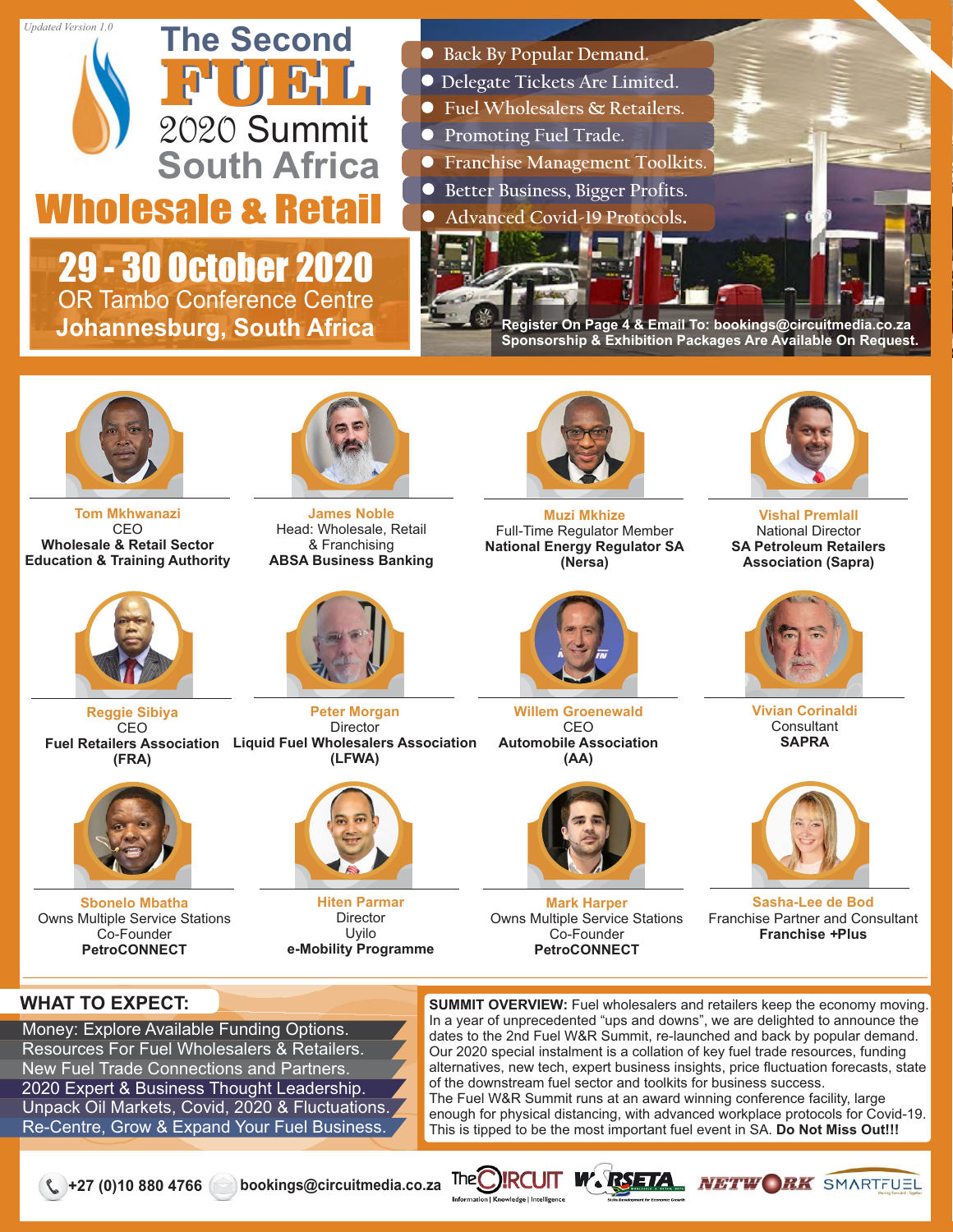### **A Preview Of Some Our Featured Speakers**



#### **Muzi Mkhize** Full-Time Regulator Member **National Energy Regulator SA (Nersa)**

Muzi Mkhize has extensive experience in the energy sector. He has represented SA at various international forums, dialogues and platforms, including the World Economic Forum side meetings, International Energy Forum meetings, International Energy Agency (IEA) conferences, the India-Brazil-South Africa (IBSA) trilateral, Presidential visits and a host of government-to-government bilateral engagements. He holds a Master of Business Leadership (UNISA), Bachelor of Commerce (UNISA), a BSc Chemical Engineering (UKZN).



**James Noble** Head: Wholesale, Retail & Franchising **ABSA Business Banking**

James is the Head of Wholesale, Retail and Franchise at Absa Business Bank. He is responsible for the development and implementation of Absa's Wholesale, Retail and Franchise strategy, creating a centre of excellence for internal as well as external industry stakeholders. In his previous position, James was the Business Development Manager for the Fuel Industry at Absa. He has been involved in the Franchise and Fuel Retail Industry since 1997 developing sales growth strategies and solutions for the industry.



#### **Reggie Sibiya** CEO

**Fuel Retailers Association (FRA)**

Reggie Sibiya is CEO at the Fuel Retailers Association. He represents the Fuel Retailing Sector on all industry related issues i.e. regulatory framework development and implementation, MIBC, supply and logistics challenges, environmental and legislative processes that affect fuel retailers and Government Stakeholder Relations with DOE, DOL, DTI etc. Reggie served as National Retail Operations Manager at Shell Oil Company and New Channels Operations Manager at Unilever inter alia. He sits on several Boards as a Board Member.



**Sbonelo Mbatha** Owner Of Multiple Service Stations Co-Founder **PetroCONNECT**

Sbonelo Mbatha is the director and co-founder of PetroCONNECT, a Business-2-Business company developed with the purpose of playing a pro-active role in helping all players in the energy industry join forces to become part of the industry wide solutions that are required at all times. He owns and operates multiple service stations and corporate affairs of major oil companies alongside his co-founding partner Mark Harper. The pair bring to the W&R Summit fuel dealer and corporate perspectives acquired over a 20 year span.



**Vishal Premlall** National Director **SA Petroleum Retailers Association (Sapra)**



**Martin Holtzhausen** Director: Sales & Marketing **Smart Fuel**



**Hiten Parmar** Director Uyilo **e-Mobility Programme**



#### **Tom Mkhwanazi** CEO

**Wholesale & Retail Sector Education & Training Authority (W&RSETA).**

Tom Mkhwanazi is the CEO at the W&RSETA where he oversees wholesale and retail education and training across all sectors including the fuel downstream sector. Prior to joining the W&RSETA Tom was General Secretary for the Motor Industry Bargaining Council. Tom held a number of board directorship positions to three Motor Industry Provident Funds and was the chairperson of the Foodbev SETA. He has worked for merSETA where he served as Company Secretary and Chief Operations Officer: HR, Strategy and Compliance.



**Peter Morgan** Director

**Liquid Fuel Wholesalers Association (LFWA)**

Peter Morgan has more than 35 years' experience in the Liquid Fuels environment– 24 of these with an international Oil major; living through all the Changes in the South African liquid fuels industry over this time. His experience includes Director of the Liquid Fuels Wholesalers Association; CEO of the Fuel Retailers Association; Founder of the Electronic Payment and procurement Solutions and the card controller of the first diesel card launched in South Africa. Peter is currently a member of the Petroleum Liquid Fuels Charter Council.



**Vivian Corinaldi Consultant SA Petroleum Retailers Association (Sapra)**

Vivian has 40 years' experience in the Petroleum Industry in Southern Africa, both in Retail and Commercial Sales & Marketing, and Service Station Development. He worked for Mobil Oil Company in their retail marketing and property development divisions for 7years from 1980 to 1987 and at Sasol Oil for 27 years, where he served in Retail Sales & Marketing and Property. He was personally involved in the development of 120 retail service stations during his tenure in Property Development at Sasol. Viv is currently contracted to RMI & Sapra.



**Willem Groenewald** CEO

**Automobile Association (AA)**

Willem Groenewald is CEO at the Automobile Association of SA. The AA has several invaluable calculators and tools, including that for fuel pricing which informs of fluctuations in the country. Willem has a long history of successfully leading large companies in SA, many of these through difficult economic circumstances. He is a person of great strategic ability and insight. He brings a wealth of business experience and knowledge to the 2nd W&R Summit. Willem is a highly-regarded and proven leader with an excellent management pedigree.



Fuel Biz Owner Co-Founder **PetroCONNECT**



**Sasha-Lee de Bod** Franchise Partner & Consultant **Franchise** *+***Plus**



**Matthew Augustine** Director: Biz Strategy **TCM Group of Companies**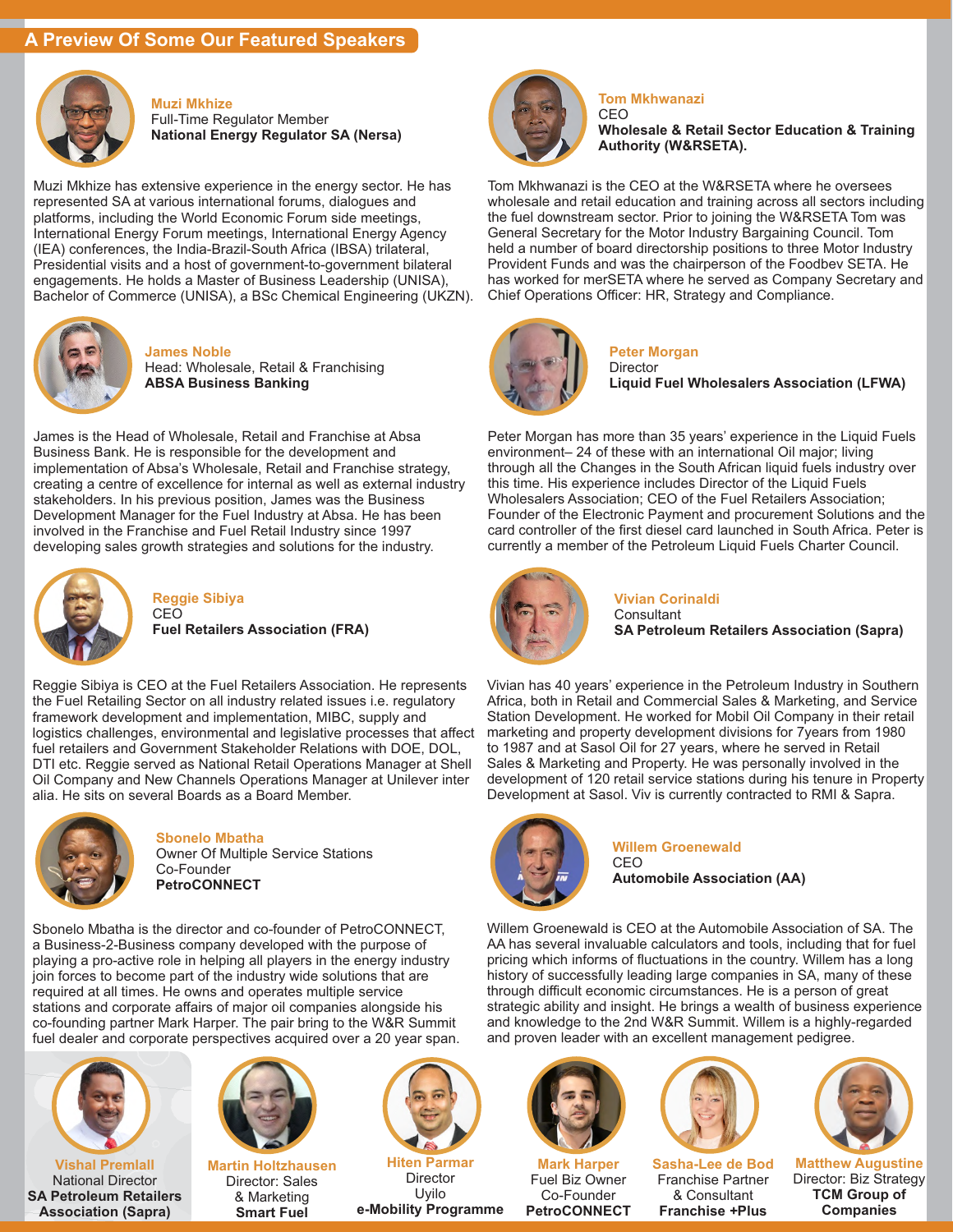## **OBJECTIVES OF THIS SPECIAL 2020 EDITION:**

**Galvanising the balance between fuel supply and demand.**

**Enjoy dealer and franchise support systems from our partners.**

**Discussing fuel wholesale and retail profit margins.**

**Understanding oil markets before #LockDown & the Covid-19 Impact.**

**Consolidating fuel trade operations, business development and growth. Participate, learn and share knowledge through our panel discussions. Learn about innovative technologies to manage service stations and logistics. Step-by-step guides for dealers looking to expand or grow their business.**

**Unpacking the service station of the future: What does it look like? Provision of a business support platform for ALL players in the fuel sector. Exploring available finance and funding options for wholesalers & retailers. Creation of a no holds-barred platform to solve pressing industry issues. Bringing together operations staff in fuel wholesale, retail and logistics.**

#### *Dear Delegate,*

*We have put together a must-attend two day event dedicated to all stakeholders and players in the fuel wholesale and retail sector.*

*2020 has been a mixed bag of opportunities and challenges, highs and lows. The road has been bumpy, but if we come together, once again, we can map out lucrative strategies for success.*

*We have guest speakers and experts from a mix of backgrounds to ensure a balance of ideas and perspectives. All ideas are welcome.*

*We look forward to hosting you at our socially distanced summit with advanced workplace protocols for Covid-19. See you soon!*

*(Event Head Coordinator: IVM).*

| <b>SUMMIT DAY ONE</b>                                                                                                                                                                                                                                                                                                                                              | <b>SUMMIT DAY TWO</b>                                                                                                                                                                                                                                                                                                                                                                                                                                                                                                                                    |  |
|--------------------------------------------------------------------------------------------------------------------------------------------------------------------------------------------------------------------------------------------------------------------------------------------------------------------------------------------------------------------|----------------------------------------------------------------------------------------------------------------------------------------------------------------------------------------------------------------------------------------------------------------------------------------------------------------------------------------------------------------------------------------------------------------------------------------------------------------------------------------------------------------------------------------------------------|--|
| 08:00 <br>Delegates Arrival, Registration and Refreshments.                                                                                                                                                                                                                                                                                                        | 08:00 <br>Delegates Arrival, Registration and Refreshments.                                                                                                                                                                                                                                                                                                                                                                                                                                                                                              |  |
| <b>Chairperson's Opening Remarks.</b><br>08:45                                                                                                                                                                                                                                                                                                                     | 08:45 Chairperson's Opening Remarks.                                                                                                                                                                                                                                                                                                                                                                                                                                                                                                                     |  |
| 09:00 KEYNOTE ADDRESS: WHOLESALE & RETAIL SKILLS &<br><b>RESOURCES FOR GROWTH IN THE FUEL SECTOR.</b><br>• Pressing ahead with fuel wholesale and retail post-2020.<br>• Business resources and support for petroleum dealers.<br>• A frank look at business in the year 2020 and the future.<br>Speaker: Tom Mkhwanazi is CEO at the W&RSETA.<br>10:00 Tea Break. | Note: This is your day. On this day you bring all your issues to<br>plenary, directly or anonymously. Come and ask your questions.<br>This day is slated for mass participation. Following speeches<br>from industry leaders and executives, delegates will be afforded<br>the opportunity to contribute, ask questions, raise sticking points,<br>offer new ideas and posit possible ways of doing business to the<br>benefit of all in the sector. All voices will be accommodated. The<br>Chair facilitates our "physically distanced" deliberations. |  |
| 10:15 2020 FUEL PRICE SHOCKWAVES: UNPACKING PRICING,<br><b>FLUCTUATIONS &amp; FORECASTING FOR THE FUTURE.</b>                                                                                                                                                                                                                                                      | <b>KEYNOTE ADDRESS: NERSA'S PERSPECTIVES- PETROLEUM</b><br> 09:00 <br><b>REGULATIONS FOR WHOLESALE &amp; RETAIL GROWTH 2021.</b>                                                                                                                                                                                                                                                                                                                                                                                                                         |  |
| • Pricing, fluctuations and forecasting for the near future.<br>• Understanding fuel pricing for wholesalers and retailers.<br>• Are you happy with the margins?<br>Speaker: Willem Groenewald is CEO at Automobile Association.                                                                                                                                   | The speaker is back again to delve deeper into fuel compliance<br>and regulation issues. He will share with you government<br>perspectives for fuel retail & wholesale development and unpack<br>shortages experienced, and more importantly, W&R policies and<br>strategies going into the future.                                                                                                                                                                                                                                                      |  |
| 11:00 IN-FOCUS 2020/21: CURRENT TRENDS IN FUEL RETAILING,<br><b>OPPORTUNITIES &amp; CHALLENGES FOR GROWTH IN SA.</b>                                                                                                                                                                                                                                               | Speaker: Muzi Mkhize is Full-Time Regulator Member at the<br><b>National Energy Regulator of South Africa (NERSA).</b>                                                                                                                                                                                                                                                                                                                                                                                                                                   |  |
| Speaker: Reggie Sibiya is CEO at Fuel Retailers Association.                                                                                                                                                                                                                                                                                                       | Tea Break.<br>10:00                                                                                                                                                                                                                                                                                                                                                                                                                                                                                                                                      |  |
| 11:45 THE MONEY TALK RELOADED: WHERE & HOW TO ACCESS<br><b>FUNDING &amp; FINANCE FOR FUEL WHOLESALERS &amp; RETAILERS.</b><br>• Funding for fuel wholesale and retail businesses and dealers.<br>• Exploring available funding opportunities.<br>Speaker: James Noble is Head: Wholesale, Retail & Franchising<br>at Absa Business Banking.                        | <b>10:15 REVOLUTIONISING DOWNSTREAM FUEL RETAIL &amp;</b><br><b>WHOLESALE: EXPERTS SHARE THE FULL STORY.</b><br>This session details the nuts and bolts of the W&R fuel revolution.<br>Speakers Sbonelo Mbatha and Mark Harper are Co-Founders of<br>PetroCONNECT. Together they own multiple service stations.<br>11:15 FRANCHISE TALK: THE 10 LAWS OF FRANCHISING &                                                                                                                                                                                    |  |
| 12:30 THE LWFA TALK: LIQUID FUEL WHOLESALING IN SA-2020<br><b>AND FUTURE OUTLOOK.</b>                                                                                                                                                                                                                                                                              | <b>FACTORS THAT DRIVE A FUEL DEALER'S SUCCESS.</b><br>Speaker: Sasha-Lee de Bod is Franchise Consultant & Partner at<br>Franchise +Plus.                                                                                                                                                                                                                                                                                                                                                                                                                 |  |
| This speaker's bio says that he "has lived through all the changes<br>in the SA liquid fuels industry over a 35 year period". He brings all 12:00<br>this experience to plenary to advise on approaches to solve<br>current Fuel wholesaling problems. A session not to be missed.<br>Speaker: Peter Morgan is a veteran in the fuel industry and                  | THE SERVICE STATION OF THE FUTURE, ELECTRIC VEHICLES<br>& WHAT THIS MEANS FOR FUEL WHOLESALE & RETAIL.<br>Rewind to the early 2000's, none of us ever imagined that we                                                                                                                                                                                                                                                                                                                                                                                   |  |
| Director at Liquid Fuel Wholesalers Association (LFWA).                                                                                                                                                                                                                                                                                                            | could walk around with small computers in our pockets. And yet<br>here we are. It is time to start thinking about the future. Did you                                                                                                                                                                                                                                                                                                                                                                                                                    |  |
| 13:00 Lunch & Business Partner Creation.                                                                                                                                                                                                                                                                                                                           | know you can drive from Johannesburg to Cape Town, and back,                                                                                                                                                                                                                                                                                                                                                                                                                                                                                             |  |
| 14:00 PETROLEUM RETAILING IN SA: A SAPRA PERSPECTIVE.                                                                                                                                                                                                                                                                                                              | in an electric vehicle? During this session, the speaker unpacks<br>what this means for the world of petroleum.                                                                                                                                                                                                                                                                                                                                                                                                                                          |  |
| Speaker: Vivian Corinaldi is a Consultant at SA Petroleum<br><b>Retailers Association (SAPRA).</b>                                                                                                                                                                                                                                                                 | Speaker: Hiten Parmar is Director at Uyilo e-Mobility Programme.<br>13:00 Lunch & Business Partner Creation.                                                                                                                                                                                                                                                                                                                                                                                                                                             |  |
|                                                                                                                                                                                                                                                                                                                                                                    | 14:00 OPEN DISCUSSION SESSION: PRESSING ISSUES & SOLUTIONS.                                                                                                                                                                                                                                                                                                                                                                                                                                                                                              |  |
| 15:00 TECH TALK-2020 UPDATES: THE LATEST FUEL STATION<br><b>SYSTEMS INNOVATION, FLEET &amp; LOGISTICS MANAGEMENT.</b>                                                                                                                                                                                                                                              | Chair: Vishal Premlall is National Director at SAPRA.                                                                                                                                                                                                                                                                                                                                                                                                                                                                                                    |  |
| Speaker: Martin Holtzhausen is Director S&M at Smart Fuel.                                                                                                                                                                                                                                                                                                         | 15:00 GET THOSE CONTACTS: BUSINESS PARTNERS MATCH-MAKING.                                                                                                                                                                                                                                                                                                                                                                                                                                                                                                |  |
| <b>Chairperson's Closing Remarks.</b><br>15:45                                                                                                                                                                                                                                                                                                                     | <b>Chairperson's Closing Remarks.</b><br>15:30                                                                                                                                                                                                                                                                                                                                                                                                                                                                                                           |  |
| 16:00 Summit Day One Closes.                                                                                                                                                                                                                                                                                                                                       | 16:00 End Of Summit.                                                                                                                                                                                                                                                                                                                                                                                                                                                                                                                                     |  |